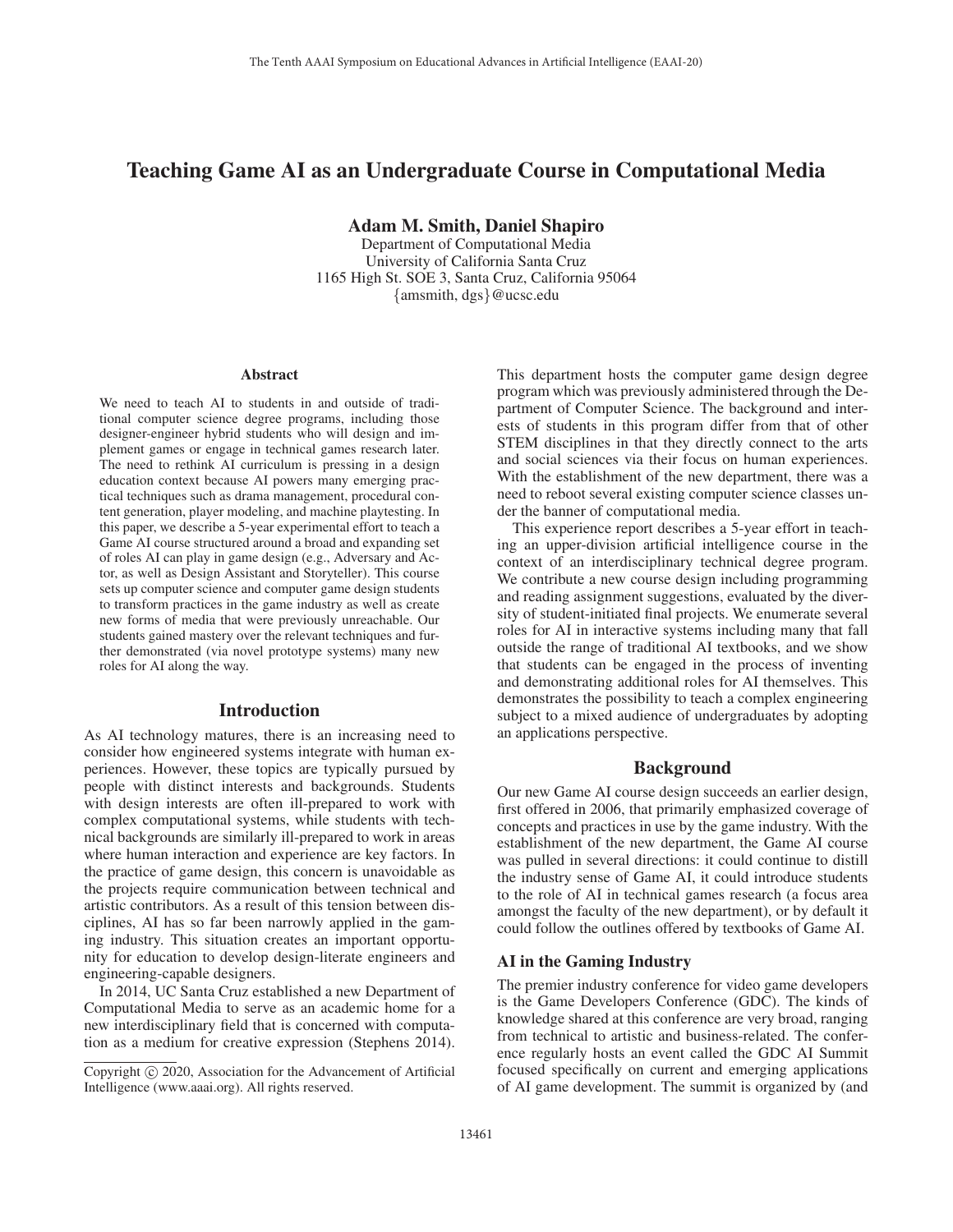has an attending audience largely overlapping with) the AI Game Programmers Guild. These professional bodies define one viewpoint on Game AI: Game AI should be concerned with whatever specialized knowledge AI game programmers need to do their job or is shared on online forums for the industry like Gamasutra.

Although this community is only very loosely connected to the world of academic AI research, there is a long history of academic ideas making their way into game projects and for ideas originally developed in an industry context to be documented and disseminated in the academic literature. The game *F.E.A.R.* (Monolith Productions 2005) (and many more including *Deus Ex: Human Revolution* (Eidos Montréal 2011)) makes use of Goal-Oriented Action Planning (GOAP), a STRIPS-like planning architecture (Nilsson 1998), to control non-player characters. *Halo 2* (Bungie 2004) employed behavior trees, a reactive/dynamic planning architecture (Isla 2005), for a similar purpose. The game *Left 4 Dead* (Valve South 2008) included a "Director" system for drama management, the practice of procedurally manipulating the game world to influence the player's experience without overtly controlling the game's non-player characters. Other systems for technical authoring of a game's narrative, such as the Versu system underlying *Blood & Laurels* (Short 2014), are now documented in academic AI journals. The use of procedural content generation, such as for generating the vast in-game worlds of *Dwarf Fortress* (Bay 12 Games 2006), *Minecraft* (Mojang 2011), or *No Man's Sky* (Hello Games 2016), is now considered an AI application by the academic community (Yannakakis and Togelius 2018b). Systems for player intent recognition, such as those in *Bioshock Infinite* (Irrational Games 2013), have clear connections to academic AI research on goal recognition. The categories of academic AI applied in games and readable-asintelligent systems used in commercial games that are then accepted by the academic community are co-evolving.

#### Technical Games Research

Technical games research is an emerging topic spanning existing fields of computing including artificial intelligence, human-computer interaction, computer graphics, and others (Nelson 2019). Technical games work related to AI is often presented at the AAAI Conference on Artificial Intelligence in Interactive Digital Entertainment (AIIDE) or the IEEE Conference on Computational Intelligence in Games (CIG, recently renamed to the IEEE Conference on Games). It is archived in journals such as the IEEE Transactions on Computational Intelligence and AI in Games (TCIAIG, recently renamed to the IEEE Transactions on Games). Additionally, AI-related work is regularly presented at cross-disciplinary conferences such as the International Conference on Digital Storytelling (ICIDS) or International Conference on the Foundations of Digital Games (FDG).

An alternate view of Game AI emerges from technical games research: Game AI should be concerned with whatever specialized knowledge is used by these academics and disseminated in their peer-reviewed publication venues. This view is distinct from the general sense of AI captured by the AAAI Conference on Artificial Intelligence or the Journal

of AI Research which, while very broad, usually would not consider drama management, procedural content generation, player modeling, and machine playtesting.

## Textbooks of Game AI

Around the world, several universities offer Game AI classes that are based on a foundational distinction between (industry-based) Game AI and Academic AI. While textbooks such as Russell & Norvig's well-known *Artificial Intelligence: A Modern Approach* (Russell and Norvig 2016) often anchor general AI courses in computer science programs, Funge's *Artificial Intelligence for Computer Games: An Introduction* (Funge 2004) is often used to anchor Game AI courses (usually at institutions offering technical degree programs specifically related to game design). Indeed, the Game AI versus Academic AI distinction is introduced in the book's first chapter. Upon completing a course based on Funge's book, students should be able to understand and apply the ideas documented in industry-oriented books such as the *AI Game Programming Wisdom* series (Rabin 2002).

Since the emergence of technical games research (largely taking place after Funge's 2006 distillation of Game AI), there is a clear need for textbooks that cover topics relevant to future AI-oriented technical games researchers. In 2018, Yannakakis & Togelius published the textbook *Artificial Intelligence and Games* (Yannakakis and Togelius 2018a), targeting both graduate and undergraduate students and closely aligning with the slice of technical games research usually considered at the CIG conference and in the TCAIG journal. This book covers the use of games as configurable testbeds for academic AI technologies (usually in the form of game playing agents exemplified by AlphaZero (Silver et al. 2017)) but also as a domain with its own unique challenges. The book introduces procedural content generation and player modeling as peers to the topic of automatically playing games. Although this book also opens with a discussion of the "gap" between Game AI and Academic AI, it suggests this gap is the manifestation of a temporary historical situation before the interest in AI in games broadened beyond controlling non-player characters. In a section called "What We (Don't) Cover in This Book" the authors intentionally leave certain AI topics like planning to academic AI books (like Russel & Norvig's) and others like pathfinding to industry-oriented Game AI books (like Millington & Funge's). For these authors, post-gap AI in Games is not simply the intersection or union of the categories identified earlier. They identify further AI topics popular in technical games research, including computational narrative, but leave these out to control the scope of their book.

Our Game AI course takes the perspective that neither of these approaches (that might be caricatured as preparing future AI programmers for the game industry or future AI researchers in technical games research) is entirely appropriate for our undergraduates in a department of Computational Media. Instead, we propose that a core topic for AI in games is inventing and demonstrating new roles for AI in games. Our course did not employ one specific textbook but instead assigned readings, game playing, and original research papers instead. We intend that our students, whether in industry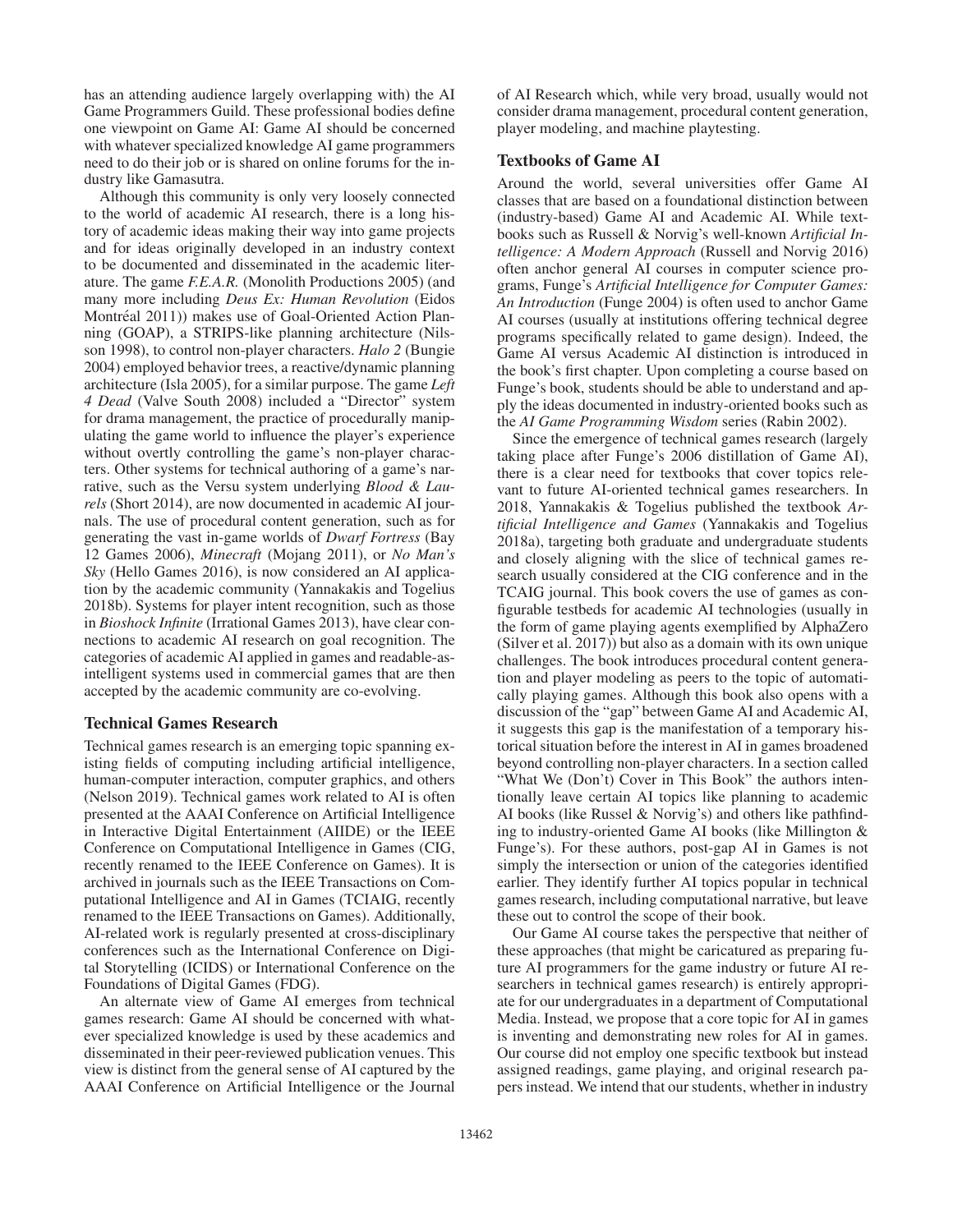or in academia, continually identify new applications of AI in game design, development, run-time execution, or postdeployment analysis.

# Course Design

Our Game AI course introduces AI in the context of a newly formed department of Computational Media, whose goal (roughly stated) is to train a generation of design-sensitive engineers and engineering-capable designers. It is a quarterlength (11 week long) class, with a student body consisting of Juniors and Seniors with backgrounds in digital media, arts, computer science, and games. The composition is typically half students from our computer game design degree program and half students from the computer science and engineering degree program (both housed within our School of Engineering). This mixed background presents a challenge for communicating technical material, but also a tremendous opportunity to coordinate students on creative projects that take advantage of their diverse skills. The course has only one prerequisite: completion of the upperdivision Algorithms and Abstract Data Types course. No previous exposure to AI in previous courses is assumed, and some students enroll in our institution's upper-division Artificial Intelligence course independently of Game AI.

We established the following learning objectives for the course: (1) students can apply and modify common Game AI techniques in programming tasks; (2) students understand that AI can be employed in a diverse set of roles within games; and (3) students can invent new roles for AI in Games, and demonstrate them in novel prototypes.

The first objective ties the desired level of mastery to the background of the student body. It defines the goal as giving students the power to apply AI techniques in games, versus the ability to implement the technique or understand the surrounding theory. The second objective clarifies a difference between this course and the way Game AI has traditionally been taught; rather than focus on using AI to create smart non-player characters (NPCs), we adopt a mission to broaden students' conception of the roles AI can perform. This stance clearly reflects a bias on our part that is partially, but not completely supported by the current state of the art in the game industry, but it's heartfelt, and consistent with the academic objective of improving the landscape of games and interactive experiences in the future. Our third objective emphasizes the creative use of AI techniques, which is essential in the context of a design-oriented curriculum.

We refined these learning objectives into a set of *themes* that structured course content: Core AI Metaphors; AI as "X" in Games (where X is a role for AI); Examining the AI in Existing Games; and Creatively Applying AI in Games.

For purposes of an applications-oriented class, we defined Core AI Metaphors as AI technologies and algorithms with implementations available on the web that are most easily applicable in games. The selection involves something of a judgment call, and the ordering is also important as the students draw on the palette of methods presented in the first half of the course when framing their creative projects. Lectures described algorithms at the pseudo-code level, and worked examples primarily in game settings. We covered forward search (breadth first and depth-first search, Dijkstra's forward search, greedy best first search, A\*), constraint satisfaction, Monte Carlo Tree Search, finite and hierarchical finite state machines, rule application, behavior trees, reactive planning languages, goal oriented action planning, utility models, genetic algorithms, decision tree learning, perceptron learning, steering behaviors, answer set programming, deep learning for classification, and deep reinforcement learning, with all but two or three discussed prior to the start of student projects.

We presented a variety of roles for the use of AI in games. These included AI as: Actor (agents that act in a way that is readable as intentioned behavior consistent with a fictional characterization); Author (agents that configure settings, plots, and characters to assemble a plausible narrative); Design Assistant (agents that provide feedback on human-authored design elements, often via simulation); Designer (agents that generate design elements that would otherwise be hand-authored); Drama Manager (agents that adapt continuously the game world to shape the game's narrative and player experience); Adversary/Villain (agents that either play to win or to lose under precisely described conditions); Student/Learner (agents that continually grow or adapt in response to player feedback); and Referee (agents in the same role of game masters in table-top games).

Many of these themes are illustrated in commercially successful AAA and Indie games (such as in those examples given in the Background section above). Overall, the coverage of AI themes in existing games is somewhat sparse, and this fact was one of our motivations for composing the course. We believe that AI represents a largely unexploited resource in game design, and this course is a practical step in addressing that gap.

We used the theme of unpacking the AI in published games to ground our technology lectures in concrete settings. We found that students were tremendously motivated by these examples, as they unveiled mysteries behind their own game playing experiences and showed depth behind games they had not previously considered.

The source material for these lectures was somewhat hard to obtain as companies are not necessarily motivated to reveal their underlying technology. *Postmortem* talks (where designers explained what worked and what did not after their game had been commercially released) were a great resource here, as were occasional debriefs by game authors on the web or as guest speakers.

The final theme called for students to actively employ AI in games in a creative fashion. This goal was the source of the project-oriented structure of the class, and it dictated the broad syllabus of the class. In particular, we needed to communicate AI metaphors in roughly the first half of the term in order to leave time for a substantial creative project based on those techniques in the last 4-5 weeks of the quarter. This divided the lecture content into a closely guided tour through AI techniques, followed by a more open presentation of interest topics. Most guest lecturers spoke during this period. This schedule also impacted the assignment structure, with multiple readings and 6 weekly programming tasks starting on day 1 of the class, but minimal readings and no program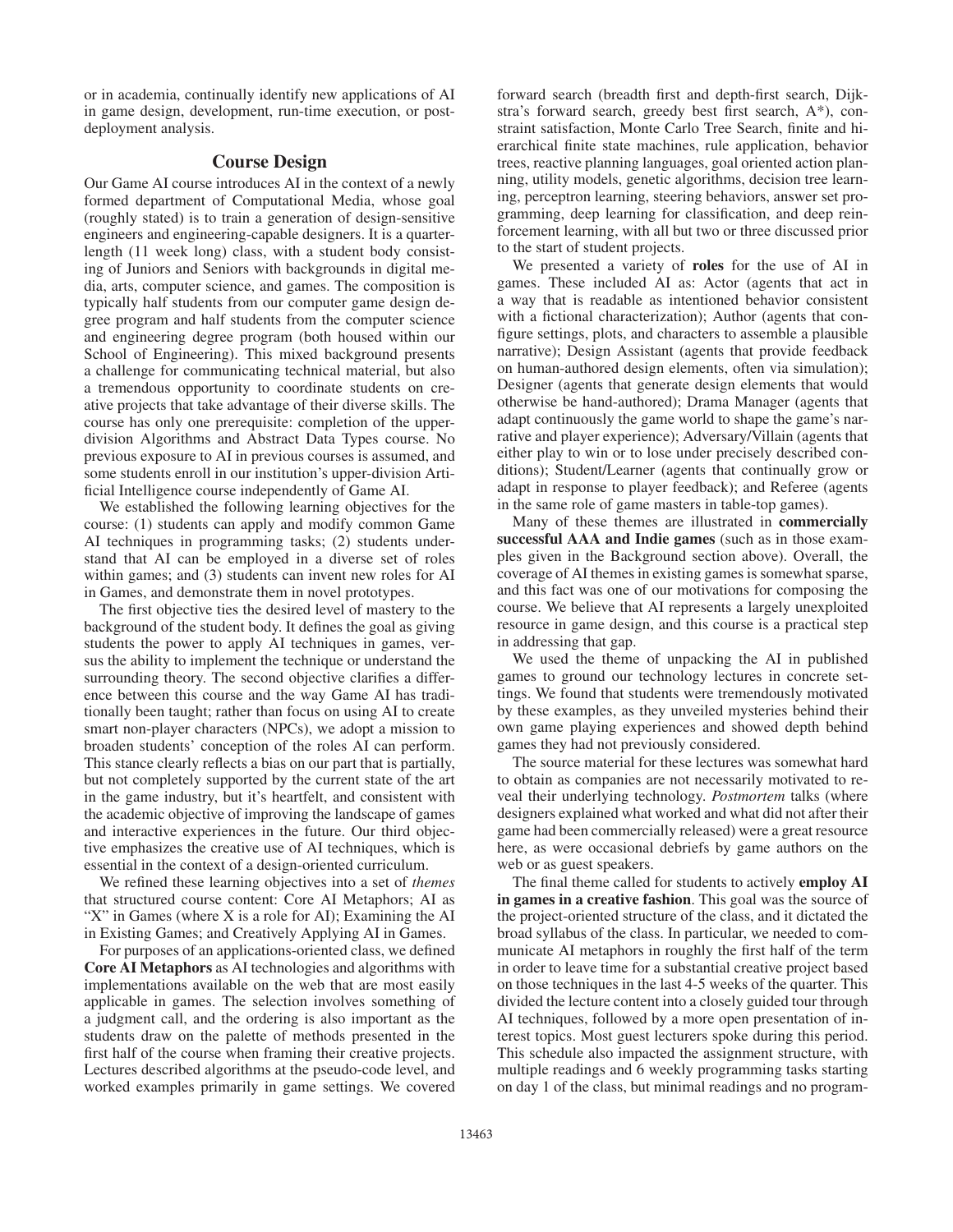ming assignments later.

We employed programming assignments to communicate selected AI roles in detail (described later). Students performed each of these assignments in two-member teams. This decision served multiple goals; it let us create more valuable (but more challenging) assignments, it let us scope projects to enable contributions by both the technologyfocused and design-oriented students in the class, it fostered peer-instruction, it reflects our belief that pair-coding is easier than solo work, and it reflects the reality that game development in industry is invariably conducted in teams, which makes teamwork a necessary skill for undergraduates in a game-oriented curriculum. We encountered some resistance to this team-coding requirement. The amount varied from very little to moderate grumbling during the term, but the policy received positive student summations at the end. Overall, we attempted to thermalize inequalities among teams by requiring that students not pair with someone else they had already paired with in recent assignments.

As mentioned earlier, we employed on-line readings vs textbooks as primary course materials. Some readings were very broad and covered high level themes, e.g., from the "Turing Tantrums: AI Devs Rant" session at the GDC AI Summit (Sunshine-Hill 2015) or selections from the "Photoshop of AI" debate (Mark 2009) in various venues, while others were technology summaries.

The detailed course structure consisted of 6-7 weekly programming assignments (done in teams), about 15 readings with associated questionnaires, a midterm in some years, and a major creative project (performed in teams of 3-4) in the last 4-5 weeks of the class. Their relative weights for grading were 20% reading, 50% programming, and 30% project in years without a midterm, and 10% reading, 30% programming, 30% midterm, and 30% project otherwise.

## Programming Assignments

This section reviews the breadth of programming assignments utilized in our offerings of the course. Not every assignment was utilized every year and not every assignment is listed here. Most assignments built on instructor-provided base code and downloadable packages for the Python language. Where the previous design for this course emphasized from-scratch C++ programming to orient students to industry practices, our new design emphasized finding and building on top of existing software infrastructure to let students quickly demonstrate new roles for AI in games.

Navmesh Pathfinding: Navigation meshes (Tozour and S. Austin 2003) are a Game AI technique for abstractly representing the traversable spaces in a game world. Just after a (video) reading assignment on how to use a new algorithm to outperform the traditional A\* graph search algorithm (Rabin 2015a), we asked students to demonstrate their own massive speedups over A\* using an alternate world representation. Given a 4,096 by 4,096 pixel dungeon map, this assignment required students to find paths between interactively selected waypoints with pixel-level precision. Students implemented variations of A\* (e.g. including bidirectionality) that worked on a rectangular decomposition of the free space in the input dungeon map where the cost of traversing a rectangle



Figure 1: A student-selected test map for the navmesh pathfinding assignment. Students were required to generate their own debugging visualizations, as such visualizations are a common topic at the GDC AI Summit.

depended on the dynamically chosen enter and exit points on the perimeter. Students were also asked to find or design their own map to demonstrate edge cases of their implementations (Figure 1). The base code implemented the recursive subdivision logic as this assignment emphasized pathfinding with navmeshes rather than navmesh generation.

Ultimate TicTacToe: We used the game of *Ultimate Tic-TacToe* to teach Monte Carlo Tree Search (Browne et al. 2012). Unlike its progenitor, this game is hard enough to engage the adult mind; play occurs on a 3x3 grid of TicTac-Toe boards, where a move in square  $i, j$  of any board forces the next player to choose a move on board  $i, j$  if possible. The game is won by securing a three-in-a-row line of wins on the 3x3 grid. Students were given an Ultimate TicTacToe implementation with appropriate operations, an MCTS node abstraction, and two game-playing bots (one that selects random moves, and another that samples  $x$  games for every available move, plays randomly, and returns the move with the highest expected turnout. Given these tools, students were asked to implement two versions of MCTS and conduct source-of-power experiments. They assessed the impact of tree size on win rate for a random-rollout player, and the impact of heuristic vs random rollout on win rate given a maximum tree size (with and without a time bound). Ultimate TicTacToe is also sometimes used in AI courses that do not have a games focus (Neller et al. 2019).

MiniRTS: We implemented a miniature real-time strategy game and asked students to implement controllers for two kinds of non-player characters. In contrast to the MicroRTS framework (Ontanón 2013) used in previous academic game playing AI competitions (turn-based, with complex economic mechanics), this game emphasized the role of AI as actor. The student-created non-player characters needed to demonstrate a modest (design-appropriate) level of autonomy while being highly responsive to player commands and being readable as fictional workers and warriors. Although paired readings primed students to think about finite state machine (FSM) behavior representations, this assignment encouraged students to create a functional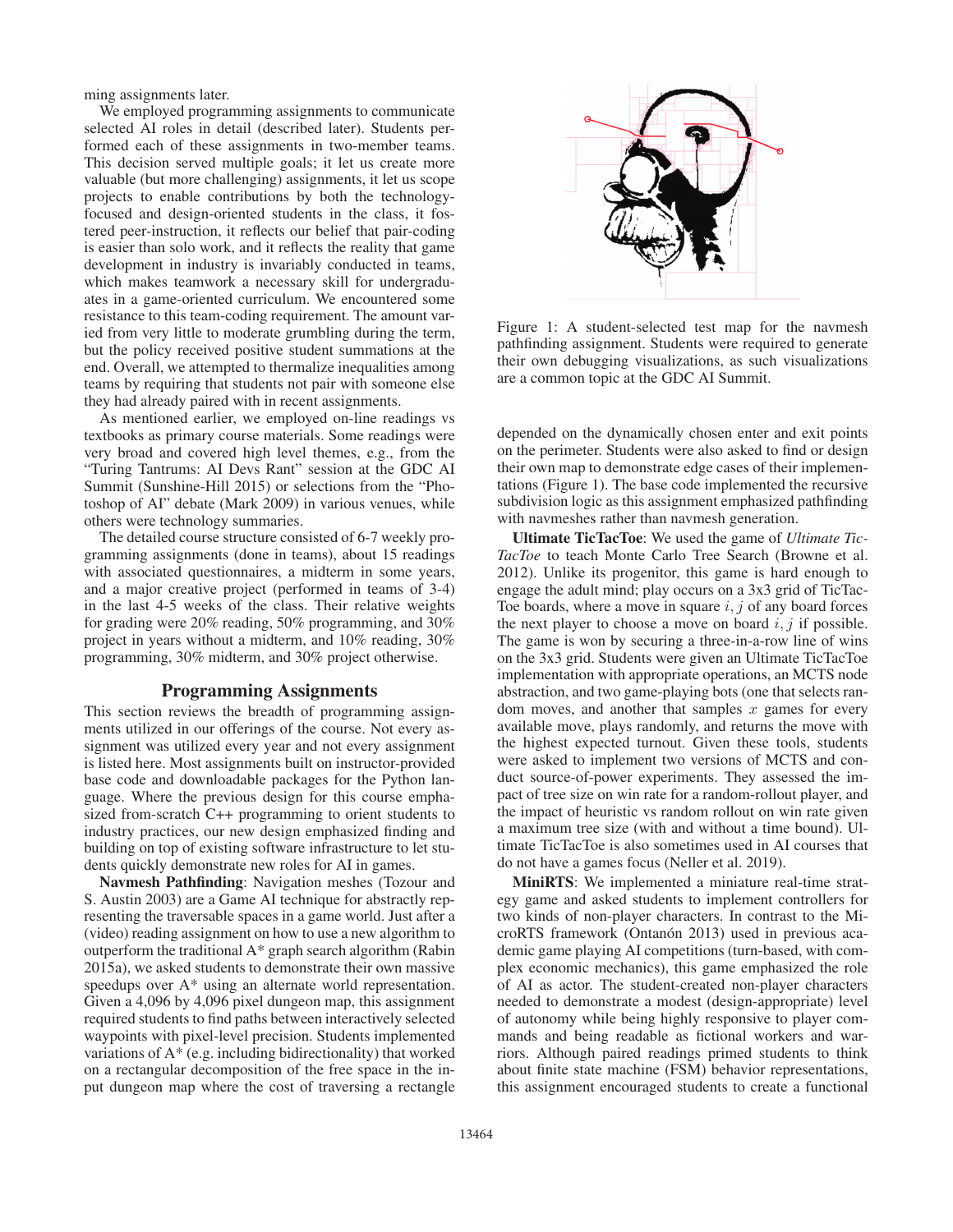but tangled mess of if-else blocks with ad-hoc conditions. We wanted students to understand the tension between expressive-and-messy and clean-but-restrictive forms of behavior authoring seen in Game AI practice.

Planet Wars: We assigned a 1-week programming exercise with Behavior Trees set in Google Planet Wars, an interstellar conflict simulation with mechanics for starship generation, conflict resolution, and travel time between planets. We supplied a behavior tree implementation, a game interface, plus five game-playing bots, and asked students to compose a single behavior tree that won against all five bots on a randomly chosen set of star maps. We also ran a round-robin tournament among student entries, which students found quite motivating (we also gave extra credit to the winning team). We observed that simple/bold strategies tended to win over intricate casing logic.

Minecraft Crafting Planner: In Game AI, graph search algorithms (e.g. A\*) are almost always used to search two or three-dimensional spaces for the purposes of navigation. To break this association and open up student minds to new roles for AI, we asked students to repurpose their earlier graph search code to produce action plans. Inspired by the crafting mechanics of the game Minecraft (a game popular amongst students in which the player can, for example, convert three units of Planks and two units of Sticks into one unit of Wooden Pickaxe in the presence of a Crafting Table), students implemented a state-space planning approach where states were represented by resource inventory tuples (how many units of which kinds of items the player possessed). Students were given a file defining the vocabulary of items and available crafting recipes (a planning domain) as well as a sequence of planning problems (an initial inventory state and a set of minimum items counts for goal states). In order to be able to complete the full sequence of challenge problems within a time limit, students needed to use domain knowledge in order to implement heuristics, state pruning operators, or operator dependency analysis. Students were encouraged but not required to implement optimal planners (which minimized the sum of per-recipe action costs).

Instant Feedback Level Design Tool: Paired with readings on mixed-initiative level design tools emerging from the technical games research literature (Smith, Whitehead, and Mateas 2010; Butler et al. 2013), students were asked to implement AI for the Design Assistant role (Figure 2). Given base code that implemented a simplified paint program, students again adapted their graph search code to quickly compute reachability of every point in the game's world to the initial state each time the user painted a new detail onto the map. Inspired by the Metroidvania genre of games, the player's movement ability in this game incrementally unlocks as they collect more special items (requiring traversing the same geometric space multiple times with different inventory states). A key design concern for Metroidvania games is *sequence breaking* – can the player reach certain locations too soon by collecting special abilities in an unexpected order? Although planning was still used to find paths for a hypothetical player in this assignment, it emphasized a design-time role for AI in the context of game that might not utilize any path-planning at run-time.



Figure 2: Reachability feedback in the level design tool.

Evolutionary Platformer Level Generation: We used a level design task set in the Super Mario Bros game to teach genetic algorithms. We provided students with a skeleton genetic algorithm implementation, a game interface, helper functions and a base fitness metric, and two genome representations ; a fixed length grid encoding of a Mario level, (Summerville et al. 2016) and a variable-length sequence of design elements (Sorenson, Pasquier, and DiPaola 2011) like a hole of width  $w$  in the ground plane, or ascending/descending stairs with some height and direction. We asked students to implement their choice of crossover mutation and successor population generation functions, refine the base fitness metric per their own criteria, and employ both representations to evolve levels. Students submitted their favorite level from each encoding, with the added instruction that they should be playable.

Machine learning (including the use of neural networks) is playing an increasing role in AI-related technical games research, e.g., for machine playtesting (Keehl and Smith 2019) and content generation (Volz et al. 2018). However, it was not represented in our programming assignments, and there is little<sup>1</sup> industry adoption of machine learning in Game AI. Nevertheless, we feel that future iterations of this course should demonstrate a role for machine learning, particularly where it might seem unexpected, such as in narrative generation (Ammanabrolu et al. 2019).

# Reading Assignments

Our reading assignments were highly varied in their sources and formats. We sampled chapters from Game AI textbooks (reviewed earlier), from industry-oriented books in the *Game AI Programming Wisdom* (Rabin 2002) and *Game AI Pro* (Rabin 2015b) series, from postings on Gamasutra, from videos in the GDC Vault, $2$  or from independent websites featuring key interactive explanations (Patel 2014). Depending on the scheduling of the class offering relative to the annual Game Developers Conference, it was sometimes possible to create reading assignments on extremely fresh material (emphasizing the importance of taking an expansive view on Game AI over mastering any one technique).

<sup>&</sup>lt;sup>1</sup> Black and White is a notable exception (Wexler 2002).

<sup>2</sup> https://www.gdcvault.com/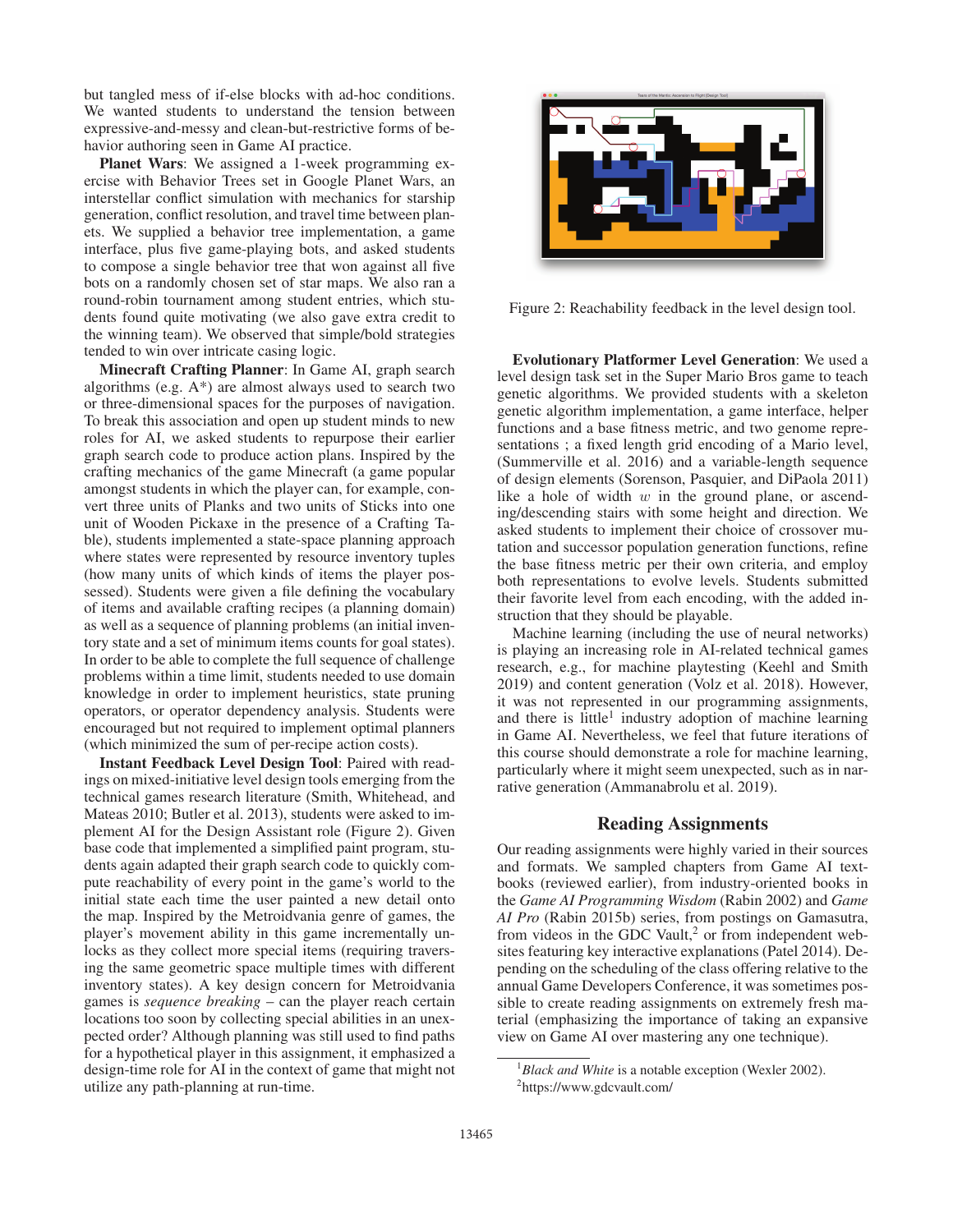After reading (or watching) the assigned source material, students were required to complete a brief response assignment. The format of this assignment varied between offerings, sometimes including multiple choice questions, short answer questions, or short essay questions. Some anonymized responses to readings would be discussed in the following lecture to clarify misconceptions or to encourage students to share their own stories (acknowledging students diverse background experiences as a source of knowledge).

### Guest Lectures

In keeping with the applications focus of the class we maintained an active program of guest lecturers. We invited 2- 5 leading AI game developers and researchers each quarter to speak on AI technology and its role in games they had worked on. Guest lecturers included originators of AI technology (steering behaviors), game-AI experts (e.g., Deep Learning, predictive analytics, Answer Set Programming, Procedural Content Generation), AI technology advocates (utility models), and lead AI designers for AAA games (the Sims series). The list varied depending upon whom we knew and could elbow into service, but the inclusion of guest lecturers with a tie to industry strongly affected the texture of the class, and directly addressed the theme of unpacking the AI in existing games.

## Creative Projects

We designed the Game AI class to communicate a vision about the role AI can play in games to an audience of Juniors and Seniors with mixed interests in arts and technology. We framed the course as an experiment, both to ourselves and to our students, and now that we have taught it 5 times (once per year for 5 years) we are in a position to examine the results and extract lessons learned. This section evaluates our experience relative to our key learning objectives (listed in the Course Design section above).

The most visible evidence for student mastery of these lessons comes from the final creative projects, which were 4-5 week long tasks, done in teams of 3-5, to creatively apply AI in any aspect of game design, development, play, or evaluation. We have 102 student projects to draw on for this analysis, and we report outcomes in three different ways.

Figure 3 identifies the AI technologies incorporated into student projects. This chart assigns 1 or at most 2 labels to each project that reflect the core AI technology it employed. Students overwhelmingly chose technologies we covered in class; with the exception of the 10 (of 102) projects categorized as *other*, every label in the figure corresponds to a topic we examined in lecture or programming assignments.

The chart clearly shows that students applied a wide variety of AI technologies. Students typically implemented simple algorithms from scratch (like graph search methods), but chose to download and modify packages for more complex techniques instead (like constraint satisfaction). For example, behavior tree projects commonly introduced a new node type and encoded novel character behavior in the result, while goal oriented action planning projects frequently inserted domain specific selection heuristics into a planner



Figure 3: Distribution of AI *technologies* in final projects.

downloaded from the web. Given the breadth of AI mechanisms represented in Figure 3, we conclude that our students collectively demonstrate learning objective #1 - they developed sufficient mastery to apply and modify a variety of AI techniques in programming tasks. Recall that completing other AI courses was neither required nor common for these students.

It is also interesting to examine which techniques most often inspired student projects. Genetic algorithm and behavior tree projects were the most popular, while there are noticeable spikes associated with graph search, utility models, machine learning (collectively), and Monte Carlo Tree Search. From our experience the governing factors are sexiness, familiarity, and accessibility. For example, the popularity of genetic algorithms and behavior trees is explained by the fact that both have native appeal, both were the subject of week-long programming assignments, and both are easy to implement and use. Graph search (the third most popular project focus) is possibly more mundane from a student perspective, but the algorithms are simple and students utilized the concepts in multiple programming assignments. Students also submitted 8 machine learning projects; they clearly found the topic exciting, but it was only discussed in lecture and the techniques have a somewhat higher barrier to entry. Monte Carlo Tree Search has a similar, mixed profile; it is exciting for its success and applicability to games, it was the subject of a programming assignment, but students found it intellectually difficult to absorb. Finally, we note that guest speakers had an effect – in years where a prominent expert on utility theory spoke to the class, there was a strong uptick in utility-theory related projects.

Figure 4 categorizes the same set of student projects by the purpose they pursue using AI. These labels are admittedly subjective. Given that there is no accepted ontology of game purposes or tasks, we chose terms that covered the subject matter of student projects but that would also be familiar to game developers and technical game researchers. This chart illustrates the diversity of student projects. First, they apply AI to topics that span game design, game play, and testing or evaluation. The applications within game design employed AI to construct and modify multiple game elements, such as game music, character avatars, game objects (weapons, furniture), game landscape (both locally, and of entire game worlds), and game levels (their physical layout and contents). Projects emphasizing game play frequently employed AI to encode behaviors on background charac-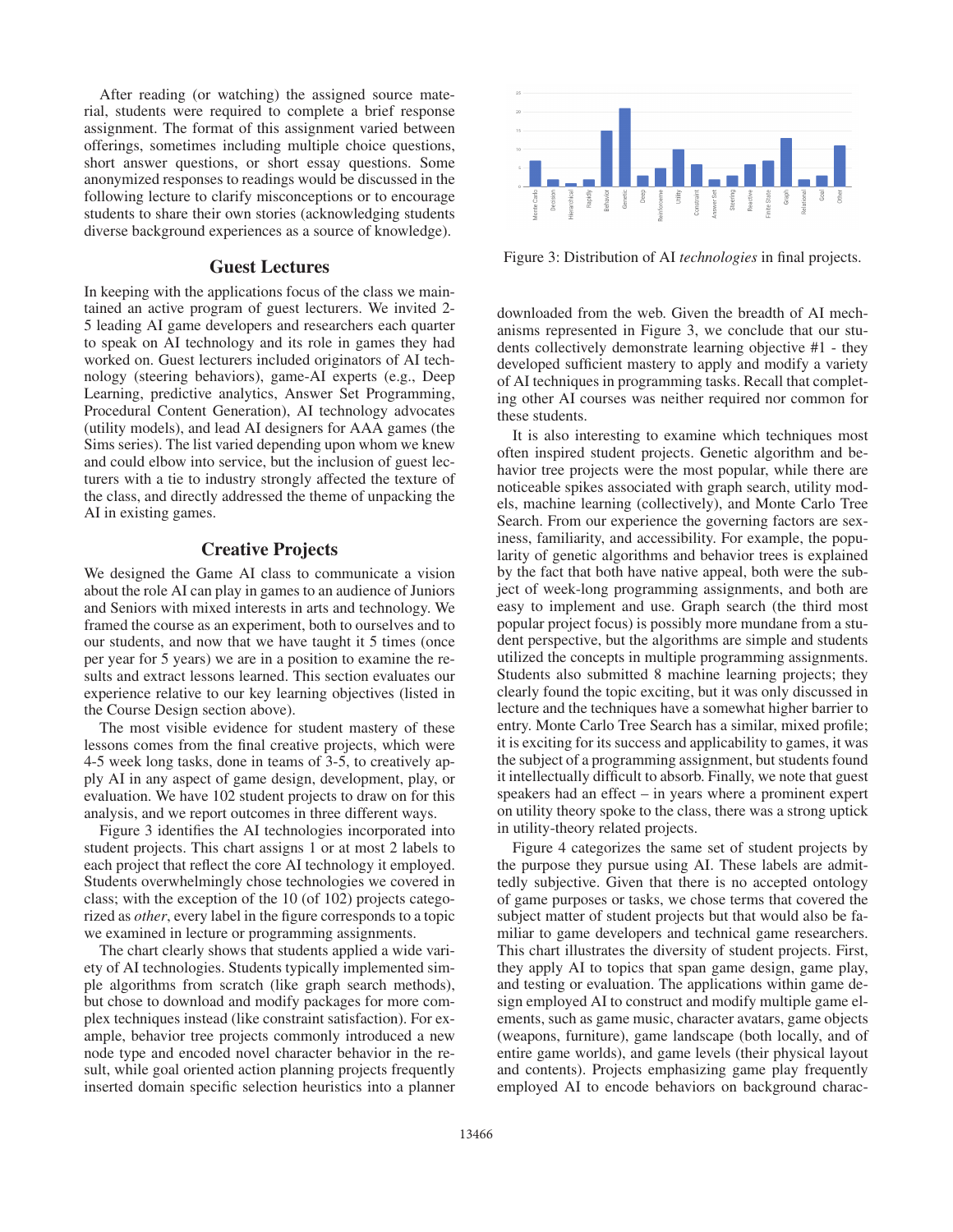

Figure 4: Distribution of the *purpose* of AI in final projects.

ters and crowds, companions and support characters, and (of course) smart adversaries, including competition bots. Students also employed AI to enable tutorial and recommendation systems that provided advice on next actions tailored to the player's task, skill level, equipment, or team composition. Relatively few projects applied AI to game evaluation, but these included automated play testers and off-line analyzers correlating player stats with game success. This diversity demonstrates that students mastered learning objective #2; they understood that AI can be employed in a diverse set of roles within games.

Students also applied AI technology in creative ways. For example, a number of projects employed graph search or constraint satisfaction to generate game elements that met requirements, such as solvable mazes and puzzles, or levels with a known difficulty. Students also employed genetic algorithms to meet constraints, for example, to populate environments with creatures adapted to external conditions. Multiple projects focused on reducing authoring effort, for example, to design environments that incorporate aesthetics via player contributions to a fitness function, or to place behaviors on characters by searching across behavior tree structures that achieve a task. Some projects employed AI at a more abstract level to produce a novel game experience, for example, to maximize the feeling of horror by dynamically reconfiguring maze structures, to change a player's time sense by enabling 50 year moves, or to provide more flexible game play through generative narrative. We conclude that students collectively achieved learning objective #3: they were able to invent new roles for AI in games and demonstrate them in novel prototypes, often in novel *AIbased game designs* (Eladhari et al. 2011).

While figures 3 and 4 portray the breadth of student projects and their applications of AI, we can illustrate the depth by discussing a few examples in detail.

Figure 5 (first item) is drawn from a student presentation on a God-game enabled by an application of genetic algorithms. Here, the player manipulates the temperature and rainfall to create biomes, while the creatures evolve until they are well-adapted. The students modified a genetic algorithm with operations for migration and speciation to produce a novel game mechanic. This project demonstrated a lovely merger of technical capability and design sensitivity.

Figure 5 (second item) illustrates a project on tutorial generation for novice-expert game play. The students implemented a bootstrapped deep learning algorithm inspired by



Figure 5: Screenshots of selected final projects.

AlphaGo Zero that acquired strategies for Go-Moku (5 in a row). Then, they extracted board positions from the MCTS tree with highly divergent success rates dependent upon the move chosen, and presented these as tutorial examples. This combination of deep learning and analysis was a notable technical achievement for undergraduate students.

Figure 5 (third item) shows a Puzzlescript game being automatically playtested by an MCTS-based agent. Students in this project team adapted MCTS code from a programming assignment to be able to automatically play any Puzzlescript game in the wild. This system demonstrated the general game playing abilities and realized them in the form of a Design Assistant role. The tool could generate an animation of how to solve a given puzzle, and those animations could be regenerated after incremental level design or rule design changes. This undergraduate project was a direct follow-up to work in the technical games research literature on Puzzlescript design assistance (Lim and Harrell 2014).

Finally, Figure 5 (fourth item) shows a dynamic tutorial system based on both spatial and abstract planning. Students in this team extended a game that they had created for an earlier game design class by using adaptive AI to replace a fixed tutorial mode of the game. Connecting to the idea of drama management, if the player had not demonstrated a significant game action within a certain timeout, the system would automatically construct and visualize a plan to demonstrate the next simplest game mechanic that the player had not previously exercised (often a crafting recipe). Again, this undergraduate team project was a direct follow-up to academic work on automatically generating instructional scaffolding for educational games (O'Rourke et al. 2015).

### **Conclusion**

This experience report contributes the design of a new Game AI course. Rather than simply servicing industry needs or preparing students for academic research, our course engages students in the process of inventing and demonstrating new roles for AI in games and other interactive media. Through review of students' final creative projects, we have shown how the course was able to prepare students to apply and modify common Game AI techniques, understand that AI can be employed in a diverse set of roles within games, and invent new roles for AI in Games while demonstrating them in novel implemented prototypes.

### References

Ammanabrolu, P.; Tien, E.; Cheung, W.; Luo, Z.; Ma, W.; Martin, L.; and Riedl, M. 2019. Guided neural language generation for automated storytelling. In *Proceedings of the*